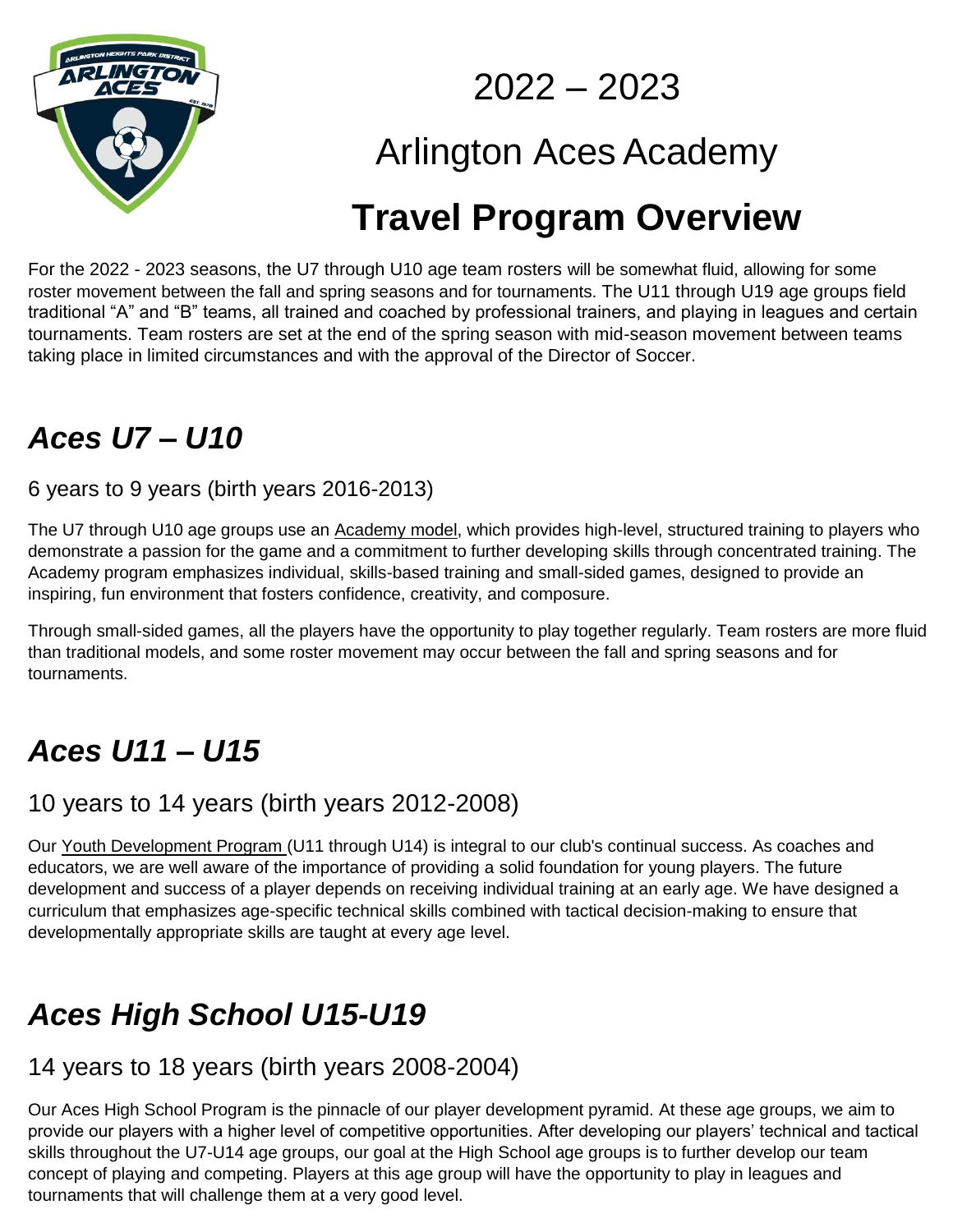# Time Commitment

The U7 through U14 age groups typically play a 10-games fall and 8-game spring season. During the fall and spring seasons, practices and games require 4.5 to 6 hours per week (excluding travel time). This is typically broken down to two 90-minute practices, one 60-minute technical session, and a weekly league game.

# Winter Training

**U7 through U10** age groups have 1 practice and 1 open style game day each week. This program would last approximately 10 weeks. Because of space limitations, it is likely that the time and day of this practice will be different from the time and day of fall and spring practices. Typically, younger age teams are scheduled for earlier practice times, and most sessions will be scheduled on weekdays.

**U11 through U19** age groups have a minimum of 2 training sessions per week this will last approximately 10 weeks. Because of space limitations, it is likely that the time and day of this practice will be different from the time and day of fall and spring practices. Typically, younger age teams are scheduled for earlier practice times, and most sessions will be scheduled on weekdays.

### League Play

U7 through U19 teams play in local leagues. Typically, boys play on Saturdays girls play on Sundays. Weather and field availability factor into game scheduling, so make-up games may be scheduled during the week or on weekends. Depending on the skill level and age of the team, considerable travel time to and from games may be required.

## **Tryouts**

Each spring, we evaluate players, both current and new to assess skills and form new teams for the following year. Teams are formed of players with comparable skills. Skills are determined at tryouts based on an evaluation of technical skills observed in small-group play and individual skill testing. Participation in tryouts, or placement on a travel team this year, does not guarantee placement on a team next year.